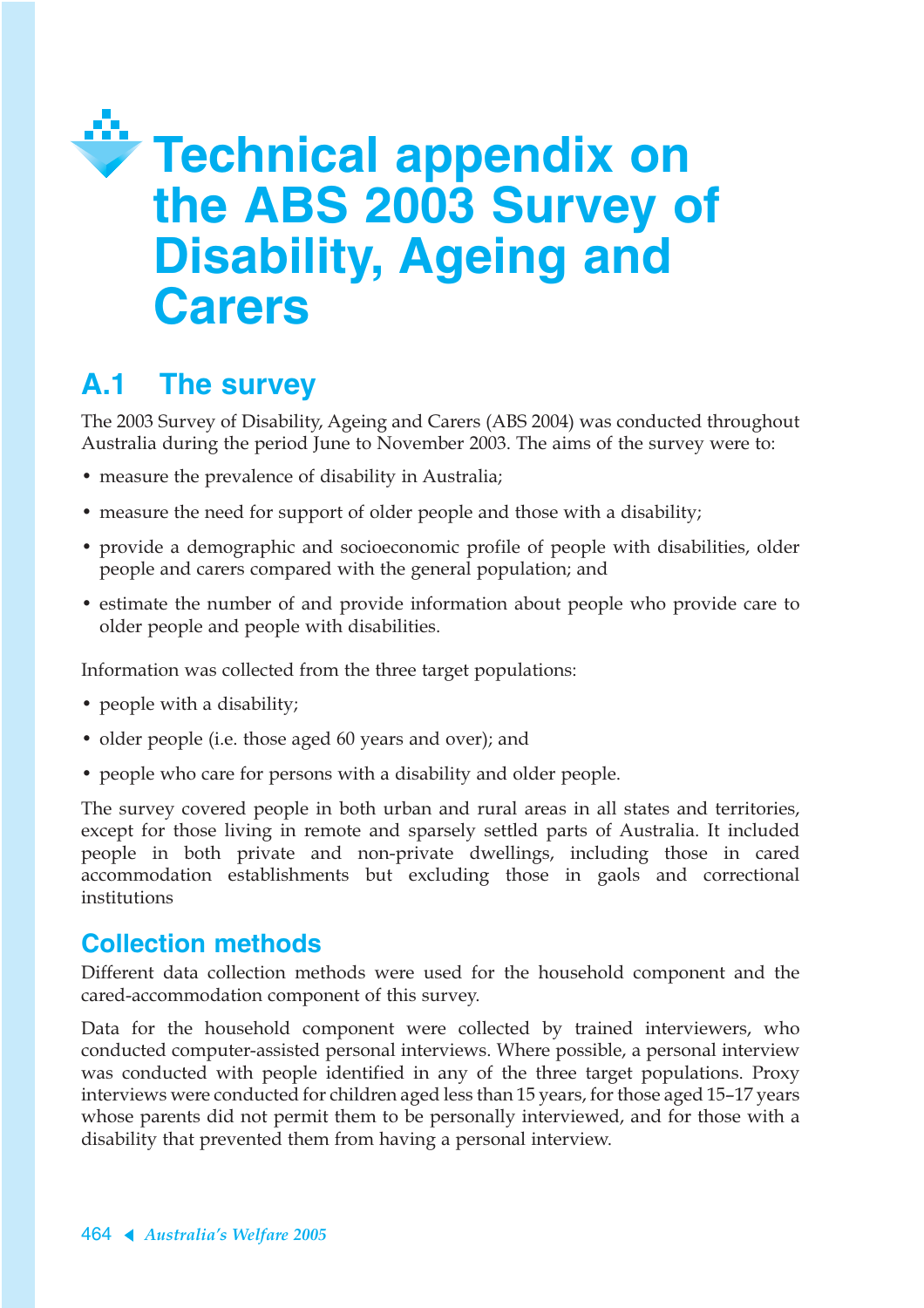Cared accommodation includes hospitals, homes for the aged such as nursing homes and aged care hostels, cared components of retirement villages, and other 'homes' such as children's homes. The cared-accommodation component was enumerated in two stages using a mail-based methodology directed to administrators of selected establishments who then selected survey participants using instructions provided by the ABS. A separate questionnaire was completed for each selected occupant meeting the coverage requirements.

The key measures used in the survey are described below.

## **A.2 Disability**

For ABS survey purposes, a person has a disability if he/she has at least one of the following 17 limitations, restrictions or impairments, which has lasted, or is likely to last, for at least 6 months and restricts everyday activities (ABS 2004:72–3):

- loss of sight, not corrected by glasses or contact lenses;
- loss of hearing, with difficulty communicating or use of aids;
- speech difficulties (including speech loss);
- chronic or recurring pain or discomfort that restricts everyday activities;
- shortness of breath or breathing difficulties that restrict everyday activities;
- blackouts, fits, or loss of consciousness:
- difficulty learning or understanding;
- incomplete use of arms or fingers;
- difficulty gripping or holding things;
- incomplete use of feet or legs;
- a nervous or emotional condition that restricts everyday activities;
- restriction in physical activities or in doing physical work;
- disfigurement or deformity;
- head injury, stroke or any other brain damage with long-term effects that restrict everyday activities;
- needing help or supervision because of a mental illness or condition;
- receiving treatment or medication for any other long-term condition or ailment and still restricted in everyday activities; and
- any other long-term condition that restricts everyday activities.

The survey definition of disability aims to capture a broad range of people who have one or more impairments or limitations, or who have one or more health conditions which restrict everyday life. Thus, the 17 items were used as criteria to create the base 'disability' population which is the starting point for prevalence estimates.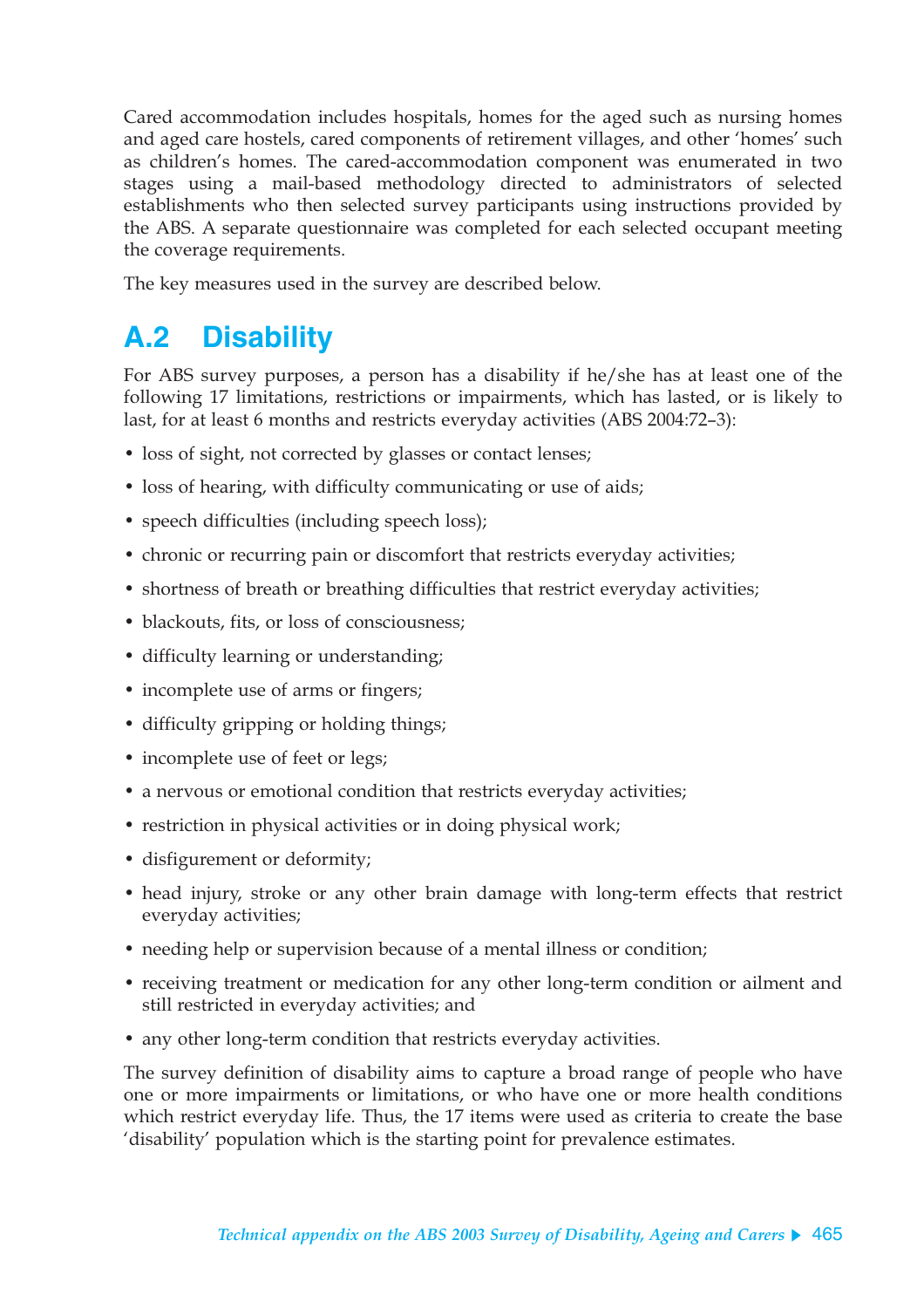### **Activity limitations and their severity**

A 'specific limitation or restriction' is defined in the 2003 survey as a limitation in core activities (self-care, mobility and communication) or a restriction in schooling or employment. People who were identified as having a disability (using the above 17 criteria) and all people aged 60 years or over, were asked about their difficulty and need for assistance with various daily activities: self-care, mobility, communication, health care, housework, property maintenance, paperwork, meal preparation, transport, and cognition or emotion. Cognition or emotion refers to interacting, making or maintaining relationships, coping with feelings or emotions, making decisions or thinking through problems.

In the survey four levels of core activity limitation were determined, based on whether a person needs personal assistance with, has difficulty with, or uses aids or equipment for any of the core activities. A person's overall level of core activity limitation is determined by the highest level of limitation the person experienced in any of the core activity areas. The four levels of core activity limitation are:

- profound—unable to perform a core activity or always needing assistance;
- severe—sometimes needs assistance to perform a core activity, or has difficulty understanding or being understood by family or friends, or can communicate more easily using sign language or other non-spoken forms of communication;
- moderate does not need assistance, but has difficulty performing a core activity; and
- mild—has no difficulty performing a core activity but uses aids or equipment because of disability; or cannot perform the activities of easily walking 200 metres, walking up and down stairs without a handrail, easily bending to pick up an object from the floor, and using public transport; or can use public transport but needs help or supervision; or needs no help or supervision but has difficulty using public transport.

Core activities comprise the following tasks contributing to the definition of profound or severe core activity limitation:

- self-care—bathing or showering, dressing, eating, using the toilet, and bladder or bowel control;
- mobility getting into or out of a bed or chair, moving around at home and going to or getting around a place away from home; and
- communication—understanding and being understood by others: strangers, family and friends.

#### **Four sets of prevalence estimates of disability groups**

In Australia, the five disability groups 'intellectual/learning disability'; 'psychiatric disability'; 'sensory/speech disability'; 'physical/diverse disability'; and 'acquired brain injury' provide a broad categorisation of disabilities based not only on underlying health conditions and impairments but also on activity limitations, participation restrictions and related environmental factors. These groups are generally recognised in the disability field and in legislative and administrative contexts in Australia (NCSDC 2004).